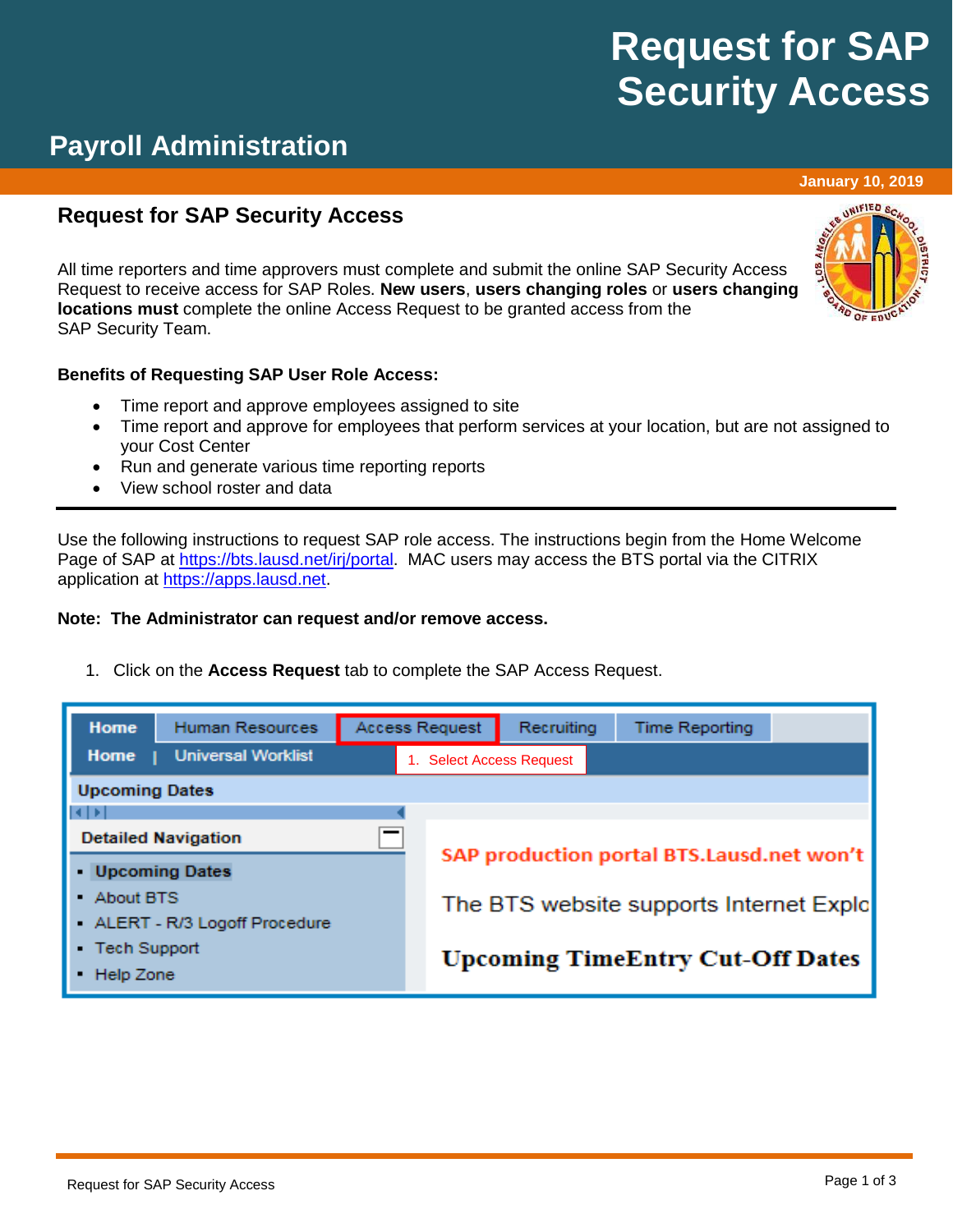2. A blank SAP Access Request form will display as seen below.

The Request Details fields will default to your assigned SAP User profile.

- Request Type
- Request For
- User
- Cost Center
- 3. In the Justification for Access field, enter the reason for requesting a SAP Role(s). **Example: A new or back-up SAA requesting access.**
- 4. Click on the **Add** button and select **Role**.

| <b>SAP Access Request</b>                                                                                                |                                                                                                                                                  |
|--------------------------------------------------------------------------------------------------------------------------|--------------------------------------------------------------------------------------------------------------------------------------------------|
| Submit   Close                                                                                                           |                                                                                                                                                  |
| Requestor                                                                                                                | 2. Default for Request Details                                                                                                                   |
| <b>Reason for Request</b>                                                                                                | <b>Request Details</b>                                                                                                                           |
| * Justification for Access:<br>New SAA requesting access.<br>3. Enter reason for request                                 | Change Account<br>* Request Type:<br>▼<br>* Request For:<br>Self<br>٠<br><b>SBAEZ</b><br>* User:<br>1057401 Payroll Administ ▼<br>* Cost Center: |
| User System Details<br><b>Risk Violation</b><br><b>User Access</b><br>Attachments<br>User Details                        | Custom Data                                                                                                                                      |
| Add 4<br>Rer<br>þn.<br>4. Click Add button and select Role<br>Role<br>Valid To<br>alid From<br>me. سم <del>ت مس</del> تر | Assignment Appro<br>Description<br>Comments                                                                                                      |

#### **Note: A new window will appear with the Search Criteria.**

- 5. **Enter** the Cost Center.
- 6. Click on the **Search** button.

| Cost Center               | <b>is</b> | 1057401                                 |  |  |
|---------------------------|-----------|-----------------------------------------|--|--|
| Company                   | <b>is</b> | Los Angeles Unified School District     |  |  |
| <b>Business Process</b>   | is        | $\odot$ e<br>▾╎<br>5. Enter Cost Center |  |  |
| Subprocess                | is<br>▼   | $\odot$ e<br>┳∣                         |  |  |
| Cost Center / Role Name   | is        | ⊙⊝                                      |  |  |
| Role Description          | is<br>▼   | $\odot$ e                               |  |  |
| 6. Click Search<br>Action | is<br>▼   | $\odot$ $\ominus$<br>门                  |  |  |
| Search<br>Clear           |           |                                         |  |  |

**Note: All associated SAP Roles will populate.**